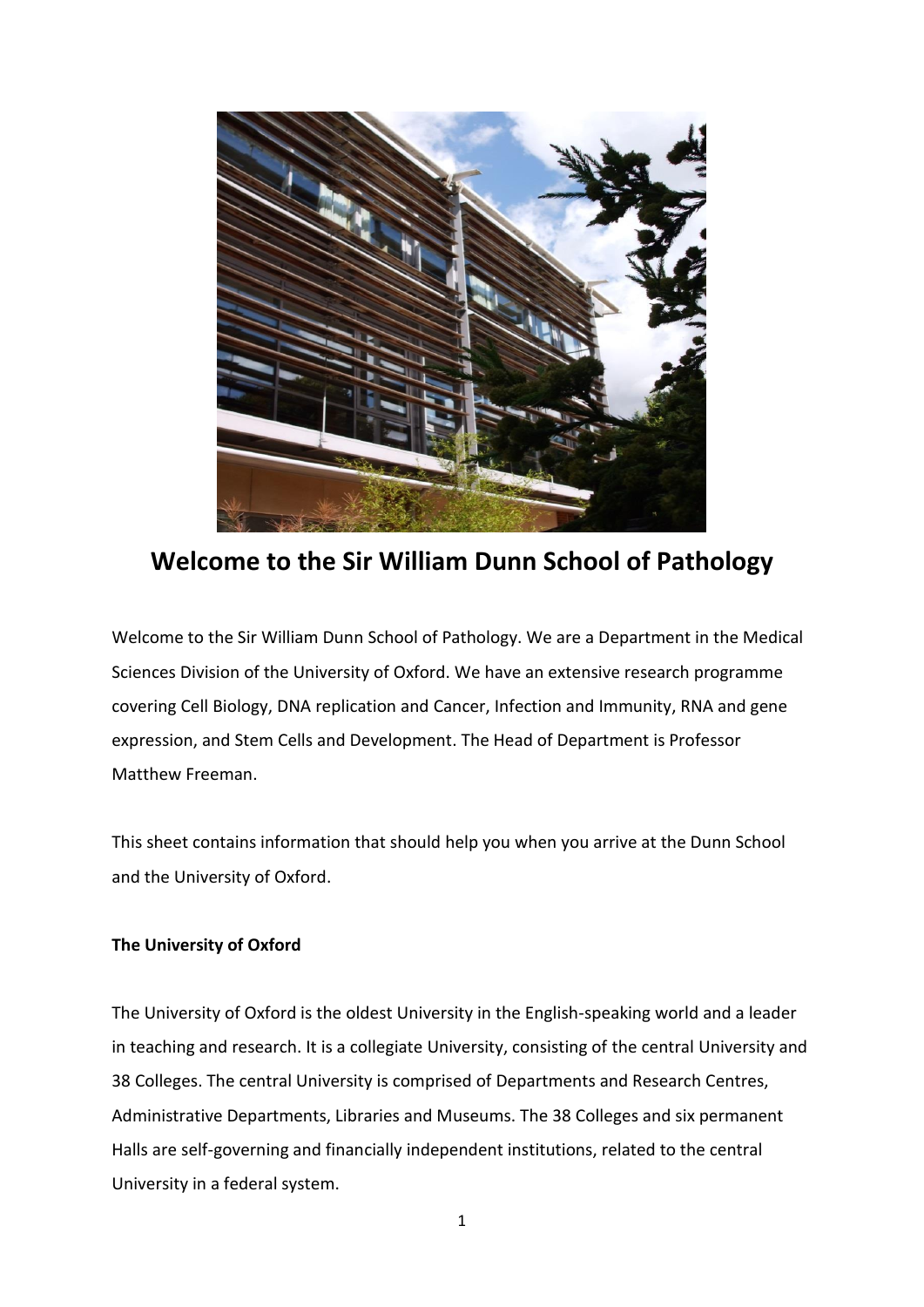For more information about the University, please go to the main University website: [www.ox.ac.uk](http://www.ox.ac.uk/)

To help understand the Divisional structures of the University, please see the diagram below. For more detailed information on this and other aspects of the University please see the University's staff handbook:

[http://www.admin.ox.ac.uk/personnel/staffinfo/handbook\\_acrel/](http://www.admin.ox.ac.uk/personnel/staffinfo/handbook_acrel/)

# **The Structure of the University of Oxford**

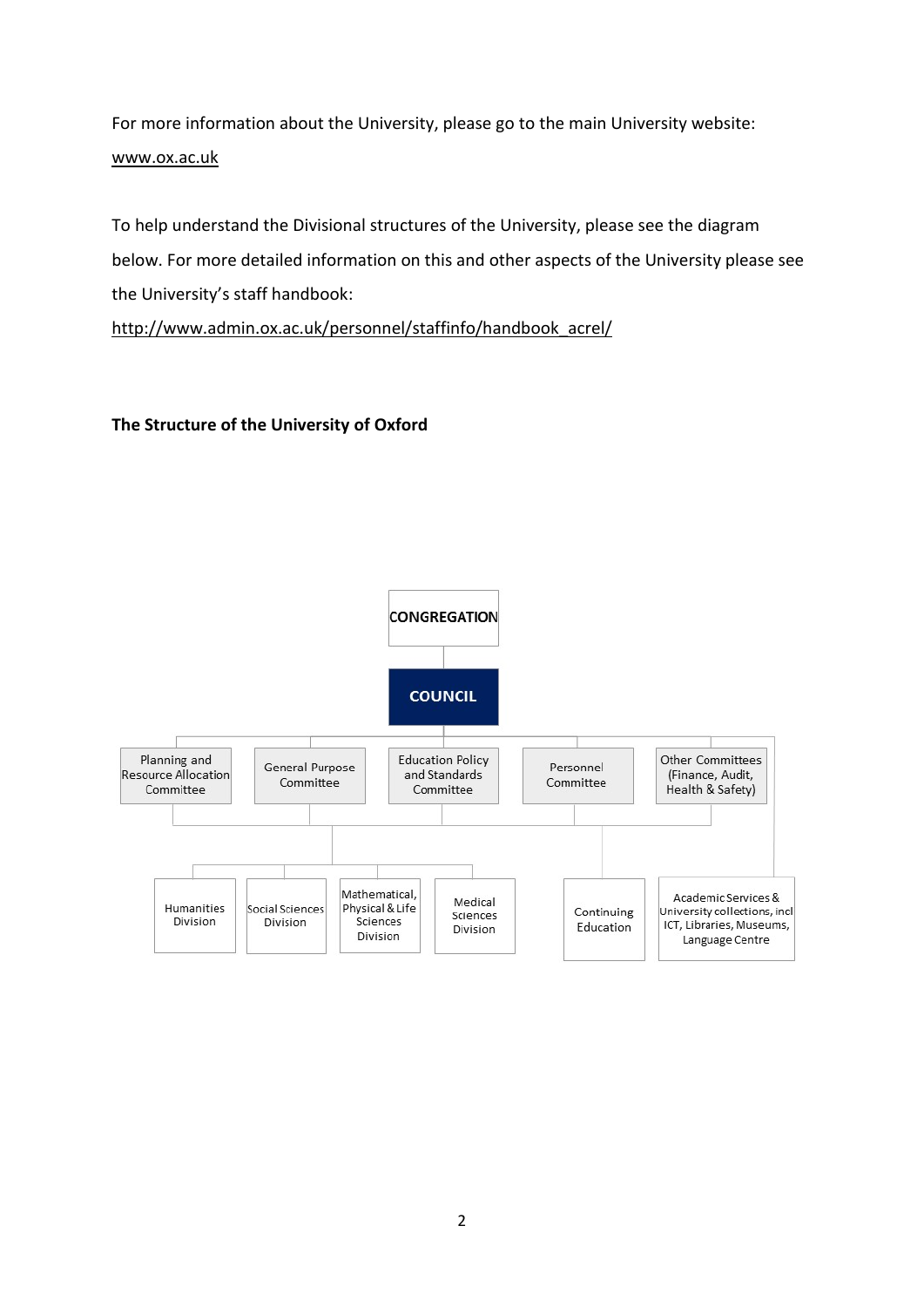#### **The Structure of the Dunn School:**



The Dunn School has a Departmental Committee, which includes all Group Leaders, the Senior Finance Officer, the Services Manager and Safety Officer, the Facilities Manager, the IT Manager, the HR Manager, the Supervisor of Pathology Support Building (PSB) and all staff who run the Research Facilities in the Department. The Departmental Committee meets three times a year.

## **Seminars**

The Dunn School seminars are usually held during term time at 2 pm on Fridays in the Medical Sciences Teaching Centre. All are welcome.

There are various other seminars organised throughout the year, which everyone can attend.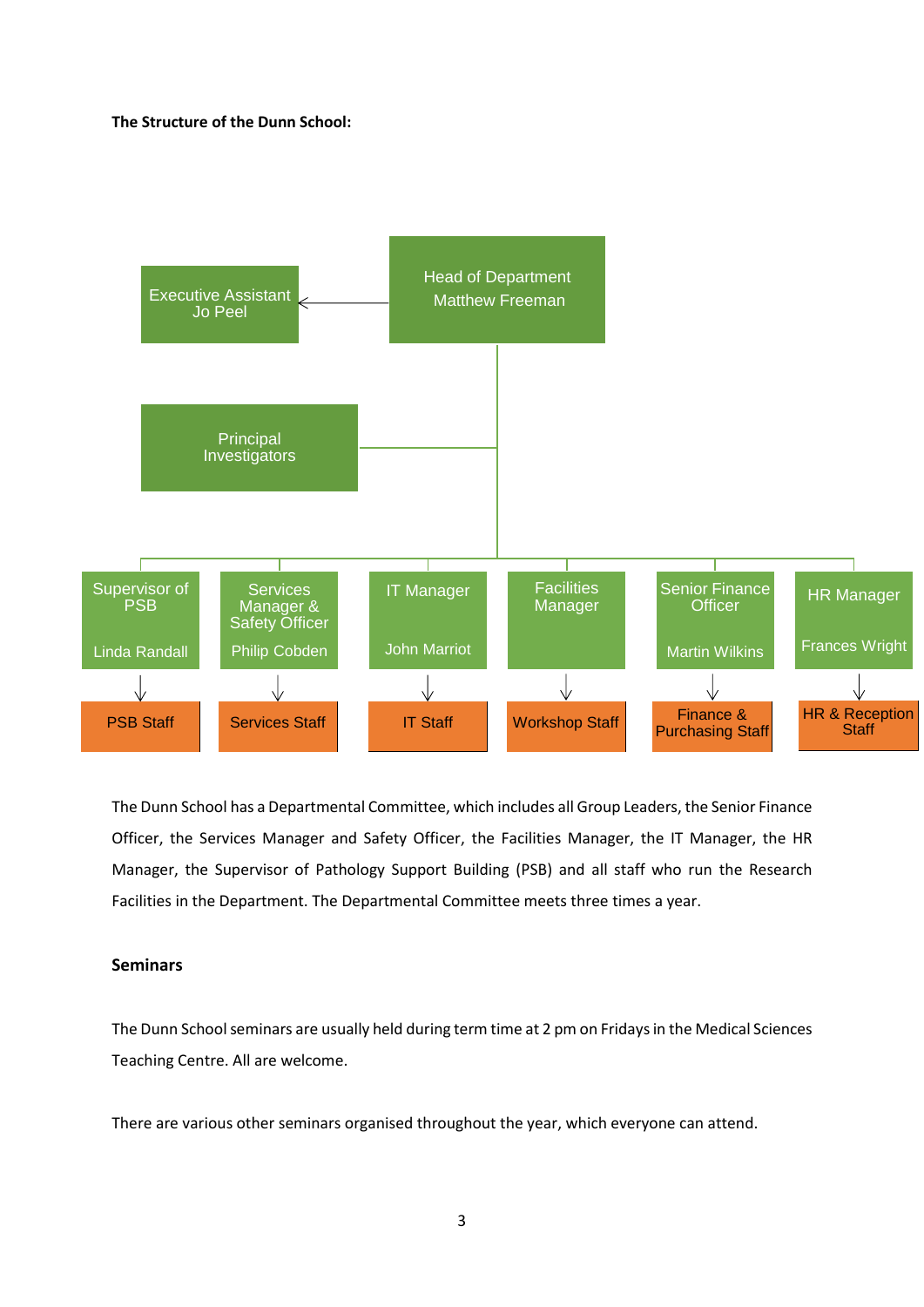

#### **Families at the Dunn School**

The Dunn School is a friendly and collegiate place to work, and prides itself on the support it offers to people with families and caring responsibilities. We try to foster an environment where everyone feels that they are helped at all stages of their careers, and where the additional pressures that come with family life can be mitigated by both an outstanding work environment and active support. We have developed specific family friendly policies that include flexible working arrangement, holding Departmental events between 10am to 4pm, designating much of the non-lab space to open to children, and encouragement of shared parental leave, as well as leave for carers and during adoption.

#### **Athena Swan**

In recognition of our work to support female scientists, we have been awarded an Athena SWAN Silver award. Athena SWAN [\(http://www.ecu.ac.uk/equality-charter-marks/athena-swan/\)](http://www.ecu.ac.uk/equality-charter-marks/athena-swan/) is a national scheme aimed at ensuring that University departments work hard to prevent women leaving science which is a common problem. We have scrutinised the careers of female scientists at the Dunn School, consulted all staff about what we do well and what could be improved, and have developed specific plans to improve the working environment here. We continue to make, significant changes. Encouragingly, we see evidence that these are having the desired effects.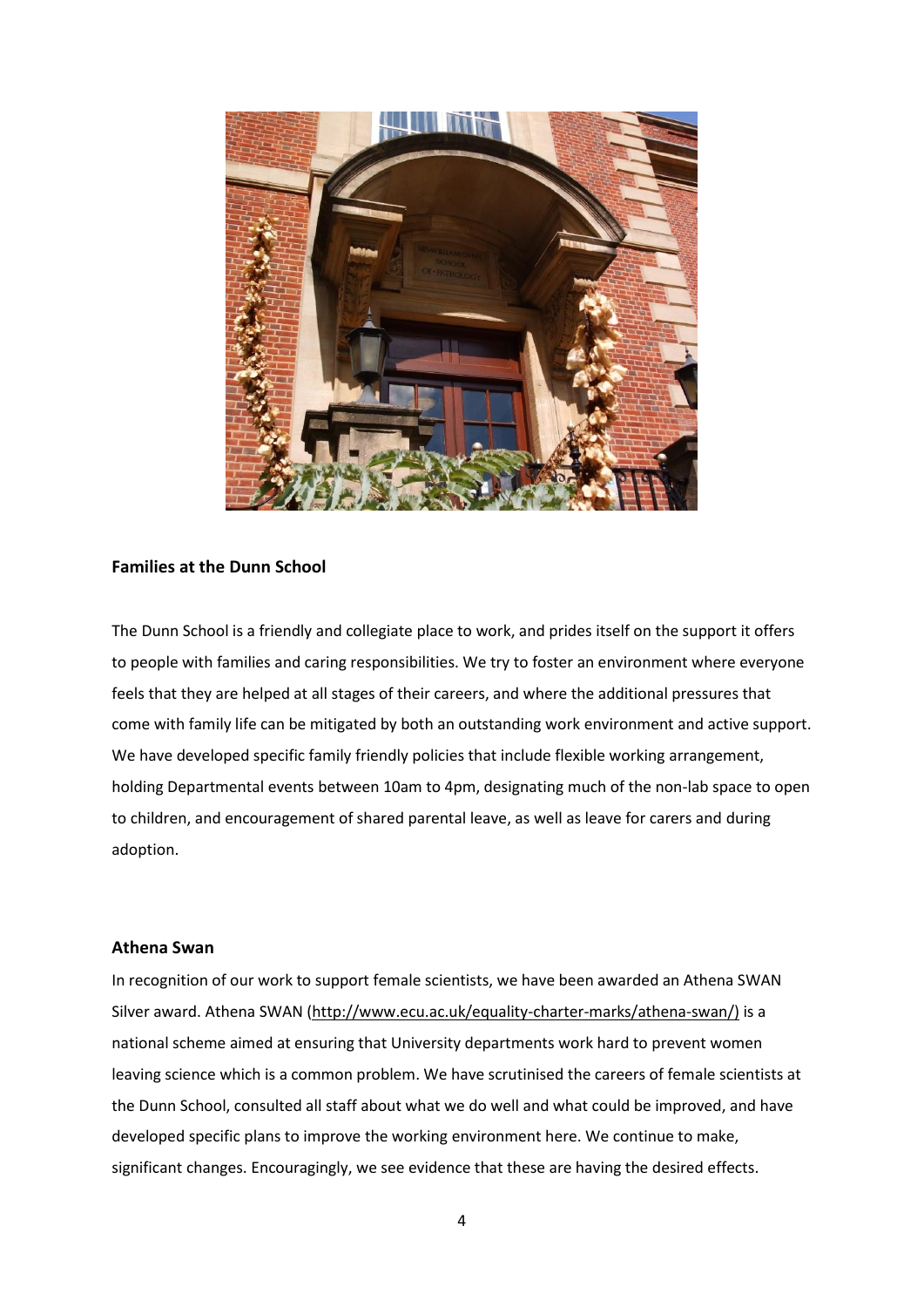# **Childcare**

The University offers a range of options for childcare, including their own nurseries with the salary sacrifice scheme or childcare vouchers for services outside of the university provision. When children are 3 years old they are entitled to 15 hours free childcare a week during term time. For more information please go to:

<http://www.admin.ox.ac.uk/childcare/>



The Dunn School Summer Party

# **Staff Representation**

All members of the Dunn School have the right to join any trade union of their choice if they meet the joining requirements. Please see [www.admin.ox.ac.uk/personnel/staffinfo/joint/](http://www.admin.ox.ac.uk/personnel/staffinfo/joint/) for more information.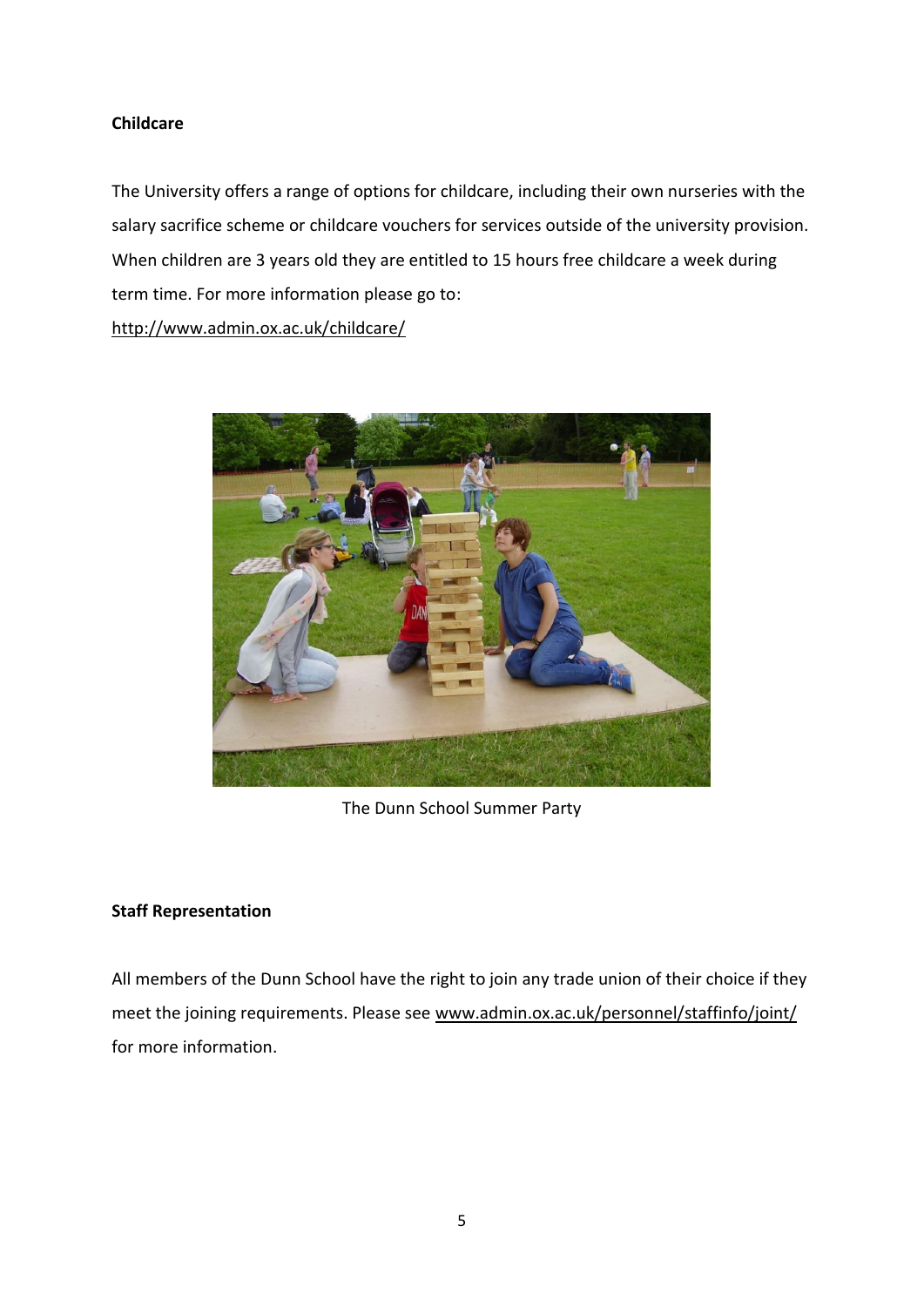

# **Training and courses**

Listed below are some of the training courses provided by the University and a link to all the training the University provides. Also, for new researchers, please find a link to the support for researcher's website which has some very useful information.

The History of the University is an illustrated talk which gives an insight into the structures and traditions of the University:

[http://www.learning.ox.ac.uk/seminar\\_desc.php?cat=cc&ls=all&cc=IND/HIS&page=1](http://www.learning.ox.ac.uk/seminar_desc.php?cat=cc&ls=all&cc=IND/HIS&page=19) [9](http://www.learning.ox.ac.uk/seminar_desc.php?cat=cc&ls=all&cc=IND/HIS&page=19)

The Oxford Learning Institute (OLI) hold a welcome event for new research staff which is well worth attending:

[http://www.learning.ox.ac.uk/seminar\\_desc.php?cat=cc&ls=all&cc=IND/CRS&pag](http://www.learning.ox.ac.uk/seminar_desc.php?cat=cc&ls=all&cc=IND/CRS&page=19)  $e = 19$ 

The Support for Researchers website is:

<http://www.ox.ac.uk/research/support-researchers>

This site for contains information on the Oxford Research Staff Society (OxRSS) which connects researchers from across the University socially and professionally.

IT services run a variety of IT courses and you can sign up for them here:

## <http://www.it.ox.ac.uk/want/course>

The Medical Sciences Division also run a variety of skills training courses and these are open to graduate research students and all research staff: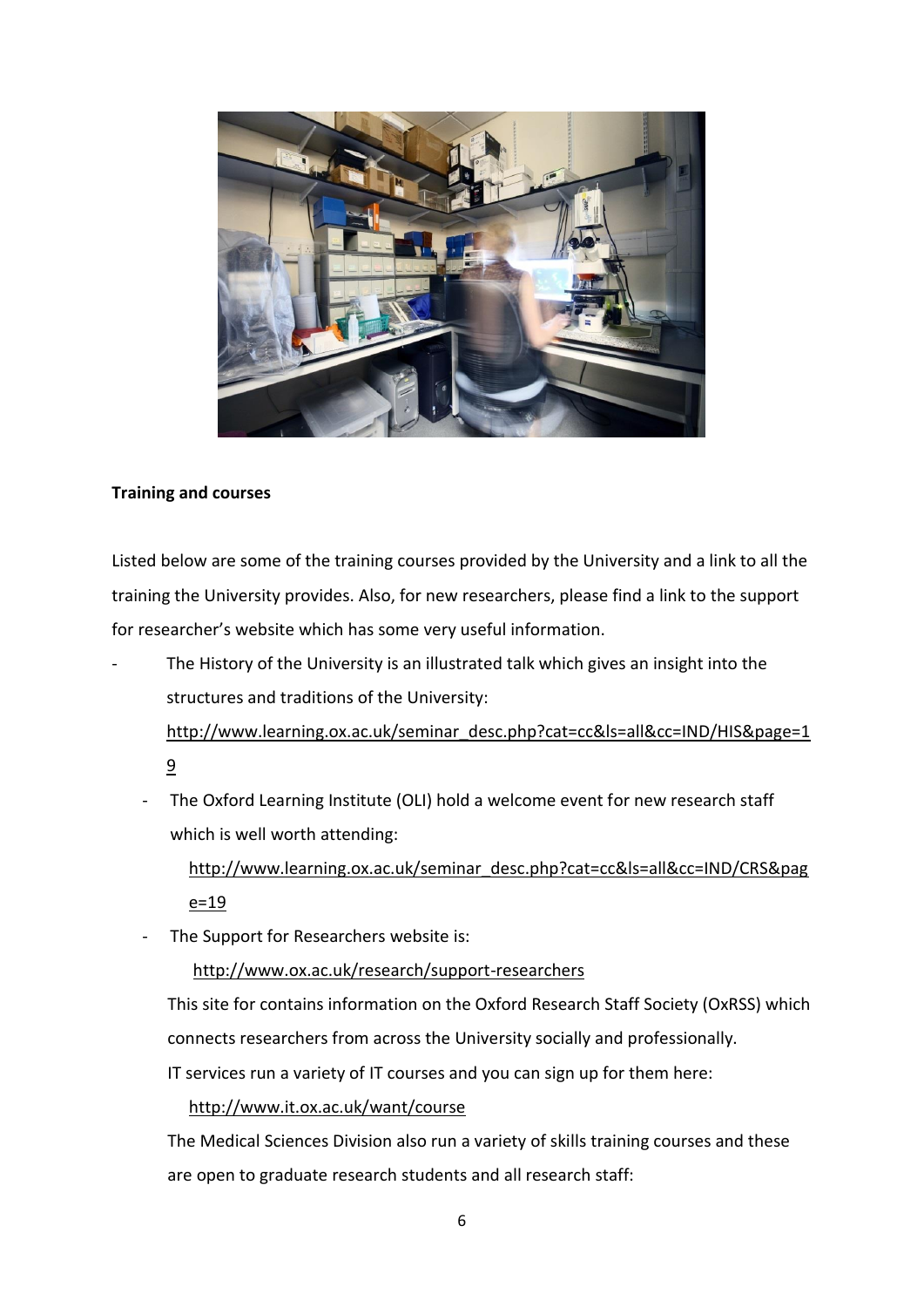# <http://www.medsci.ox.ac.uk/skillstraining>

The Oxford University Language Centre offers members of the University and Colleges foreign language courses and self-study options:

<http://www.lang.ox.ac.uk/index.html>

The Safety Office offer a range of courses:

<http://www.admin.ox.ac.uk/safety/safetytraining/>

### **Bullying and Harassment**

The Department takes any instance of Bullying and Harassment very seriously. The Department has its own policy on bullying and harassment which can be found on the intranet. The department also has Harassment Advisers who are available to speak to any member of the department. **Lucinda Risius** – Graduate Studies Administrator [Lucinda.Risius@path.ox.ac.uk](mailto:Lucinda.Risius@path.ox.ac.uk) Tel: 75524 **Quentin Sattentau** – Group Leade[r Quentin.Sattentau@path.ox.ac.uk](mailto:Quentin.Sattentau@path.ox.ac.uk) Tel: 75511 **Angela Moncada Pazos** – Postdoc [Angela.moncadapazos@path.ox.ac.uk](mailto:Angela.moncadapazos@path.ox.ac.uk) Tel: 85652

### **Pensions and Benefits**

You will automatically be added to a University pension scheme either OSPS for grades 1-5 or USS for grade 6 and above. For details on each scheme see : [www.admin.ox.ac.uk/finance/pensions/](http://www.admin.ox.ac.uk/finance/pensions/)

The University also offers a large range of staff benefits, from healthcare to discounted rates at The Randolph! For more information please see: [www.admin.ox.ac.uk/personnel/staffinfo/benefits/](http://www.admin.ox.ac.uk/personnel/staffinfo/benefits/) and <http://www.admin.ox.ac.uk/personnel/staffinfo/discountsforstaff/>

### **Staff Gateway**

The University website contains a large amount of information that you may find very useful. In particular the Staff Gateway is very helpful: [www.ox.ac.uk/staff/](http://www.ox.ac.uk/staff/)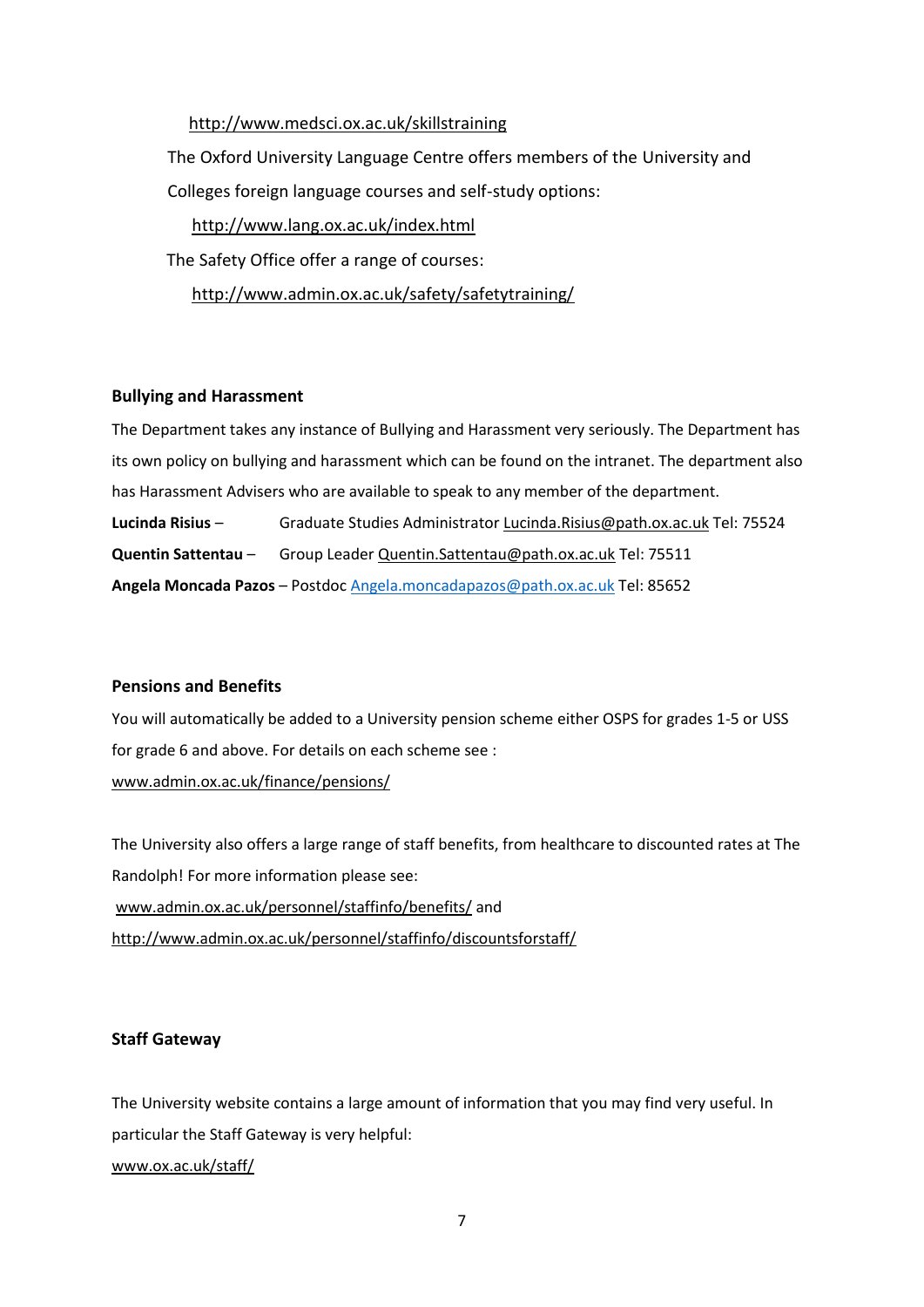## **Information, Clubs and Societies**

There is a volunteer run Oxford Newcomers Club. Details can be found here: [http://www.newcomers.ox.ac.uk](http://www.newcomers.ox.ac.uk/)

The University Club is a sports and social club located on Mansfield Road. It is a members club for Oxford University staff, graduates and alumni. It offers accommodation, catering and hospitality, including breakfasts, lunches, evening meals and private catering: [http://www.club.ox.ac.uk](http://www.club.ox.ac.uk/)

Oxford University LGBT (Lesbian, Gay, Bi-Sexual and Trans) Staff Network is for all LGBT Oxford University staff, academic and non-academic. For more information please see: <http://www.admin.ox.ac.uk/eop/sexualorientation/informationforstaff/#d.en30485>

The Oxford Women's Network (OWN) is committed to enhancing the quality of life for the community of women within the collegiate University: <http://www.admin.ox.ac.uk/eop/gender/own/> or<http://www.learning.ox.ac.uk/support/women/>

### **National and Local Information**

Overseas staff may find this website useful: <http://www.britishcouncil.org/new/euraxess/>

Also you may find this information about the National Health Service helpful: <http://www.nhs.uk/nhsengland/aboutnhsservices/uk-visitors/pages/accessing-nhs-services.aspx>

For information on housing, local events, pets for sale etc, the Daily Info is an extremely informative local website:

[www.dailyinfo.co.uk](http://www.dailyinfo.co.uk/)

Oxfordshire County Council has a family information service which can be found here: [www.oxfordshire.gov.uk/parents](http://www.oxfordshire.gov.uk/parents)